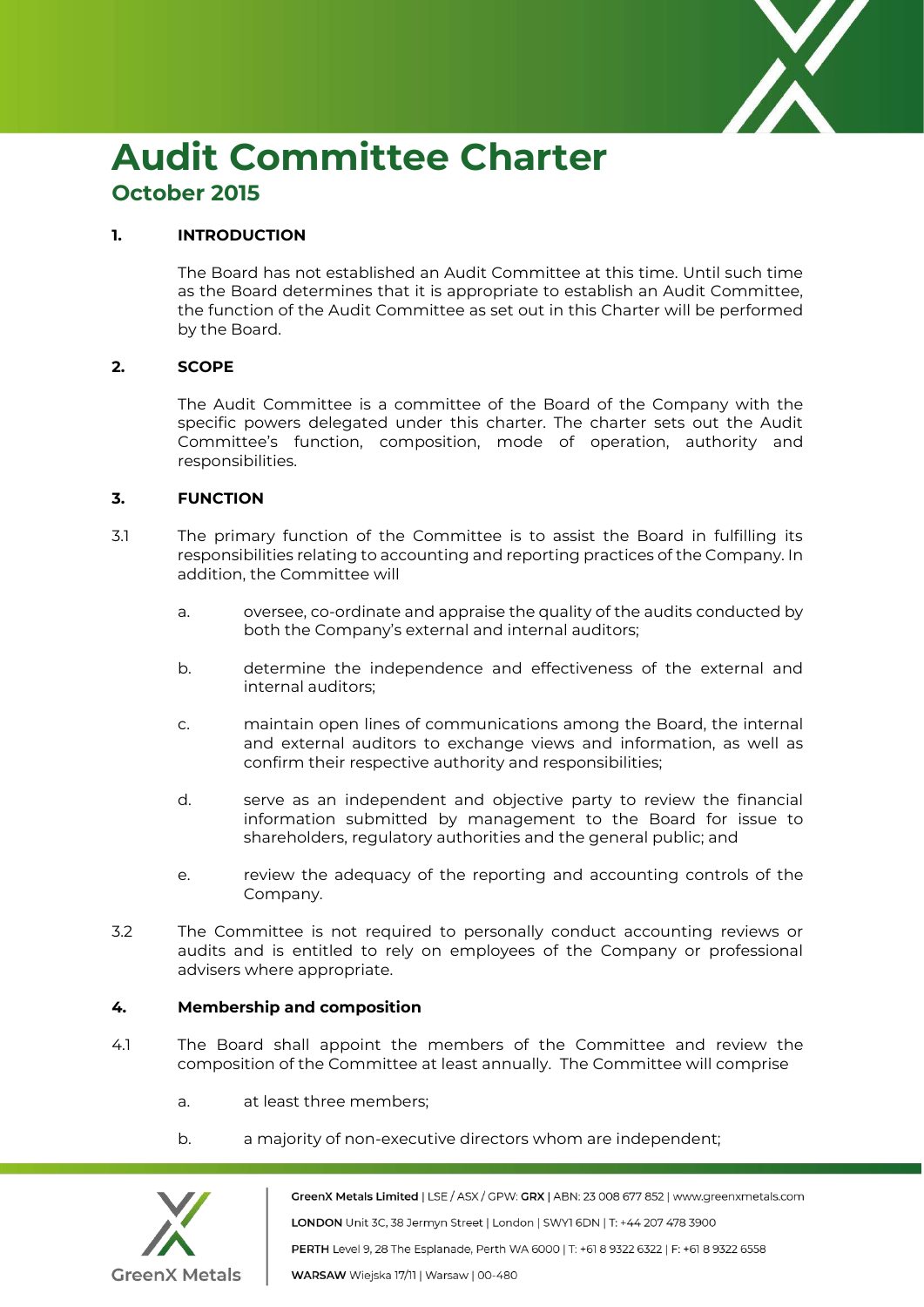

- c. an independent chairman appointed by the Board and who is not the Chairman of the Board; and
- d. where possible, members with sufficient financial skills and experience relevant to the committee's functions.
- 4.2 The current structure of the Audit Committee meets ASX transitional requirements.

## **5. MEETINGS**

- 5.1 The Committee shall
	- a. meet as frequently as required but at least two times per year, and
	- b. the minimum quorum for a committee meeting is two members.
- 5.2 The secretary of the Committee is the Company Secretary.

## **6. AUTHORITY**

- 6.1 In performing its functions in accordance with any applicable law, the Committee
	- a. has unrestricted access to the external auditors, the internal audit firm, senior management and employees of the Company;
	- b. has unrestricted access to information and reports relevant to fulfilling its responsibilities;
	- c. may seek independent external advice on matters brought before the Committee or in relation to the functions and responsibilities of the Committee; and
	- d. shall have the power to conduct or authorise investigations into any matters within the committee's scope of responsibilities or when requested by the Board.

## **7. RESPONSIBILITIES**

- 7.1 The Committee must promote an environment within the Company which is consistent with best practice financial reporting. In particular, the Committee must
	- a. perform an independent review of financial information prepared by management for external reporting. This will include conducting reviews of the annual report, directors' report, annual financial statements, half yearly financial statements and any other externally reported financial information required by law.
	- b. monitor the integrity and effectiveness of financial reporting processes.
	- c. review and assess the external audit arrangements.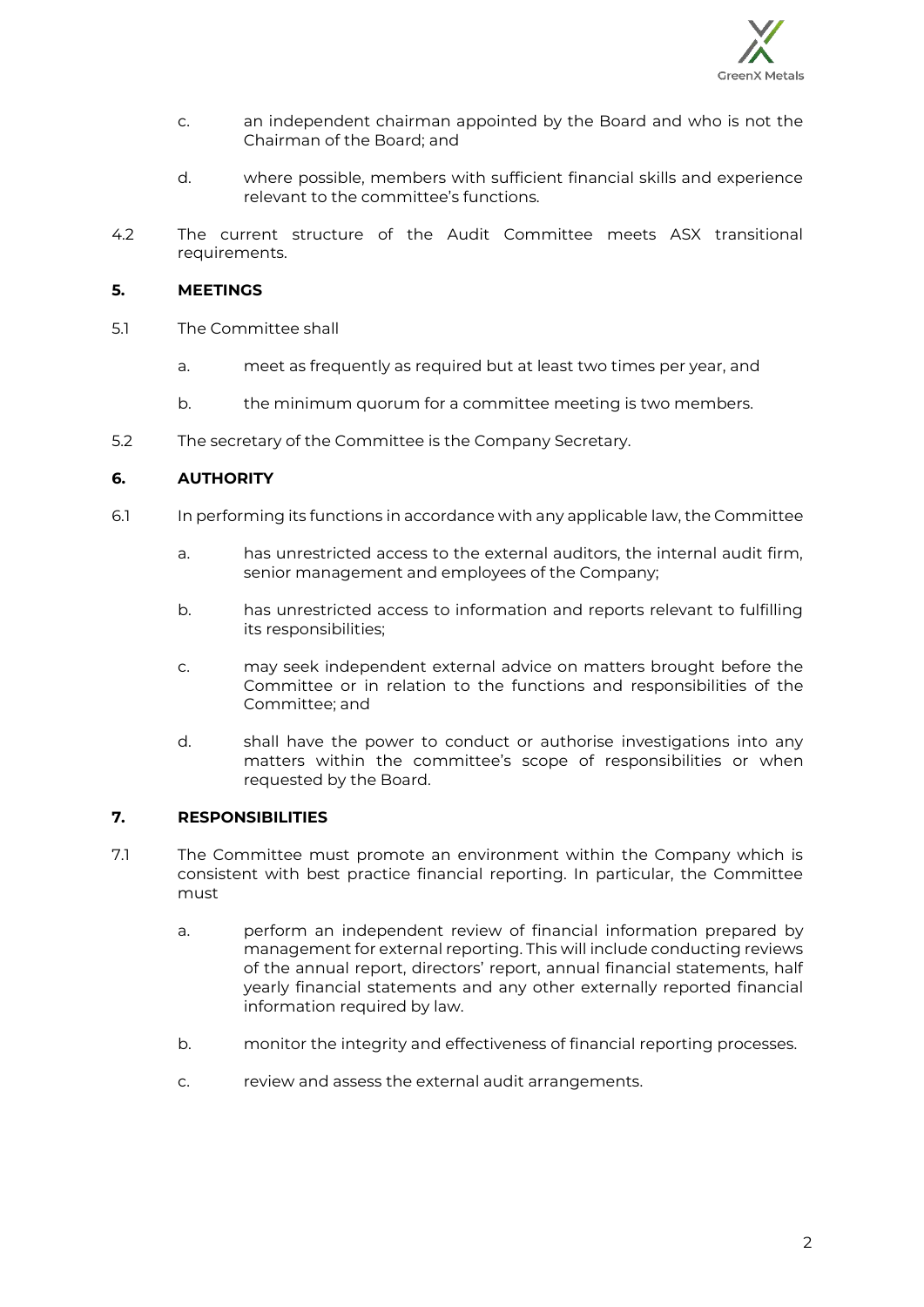

- d. appoint, review and assess the internal audit arrangements and consider significant internal audit findings and management's responses and related actions.
- e. review and ensure implementation of legislated major accounting changes.
- f. ensure that appropriate policies are established and adequate systems are in place to identify and disclose related-party transactions and assess the propriety of any related party transactions.
- g. ensure that the Board is kept regularly informed on general progress and activities, and is promptly briefed on all significant matters.

## **8. EXTERNAL AUDIT ARRANGEMENTS**

- 8.1 The Committee shall report to the Board on external audit arrangements, including
	- a. making recommendations to the Board on the appointment, reappointment, replacement and remuneration of the external audit firm;
	- b. review the terms of engagement for the external auditor;
	- c. review the scope of the external audit with the external auditor including identified risk areas;
	- d. monitor the performance of the external audit including assessment of the quality and rigour of the audit, quality of the service provided and the audit firm's internal quality control procedures;
	- e. review and assess non-audit services to be provided by the external auditor, with particular consideration to the potential to impair or appear to impair the external auditors' independence;
	- f. review and monitor management's responsiveness to the external audit findings; and
	- g. on a periodic basis, meet with the external auditor without the presence of management.

### **9. APPOINTMENT OF EXTERNAL AUDITOR**

- 9.1 Should a change in auditor be considered necessary, a formal tendering process will be undertaken. The Committee will identify the attributes required of an auditor and will ensure the selection process is sufficiently robust so as to ensure selection of an appropriate auditor.
- 9.2 The Committee will ensure that prospective auditors have been provided with a sufficiently detailed understanding of the Company, its operations, its key personnel and any other information, including group structures and financial statements, which will have a direct bearing on each firm's ability to develop an appropriate proposal and fee estimate.